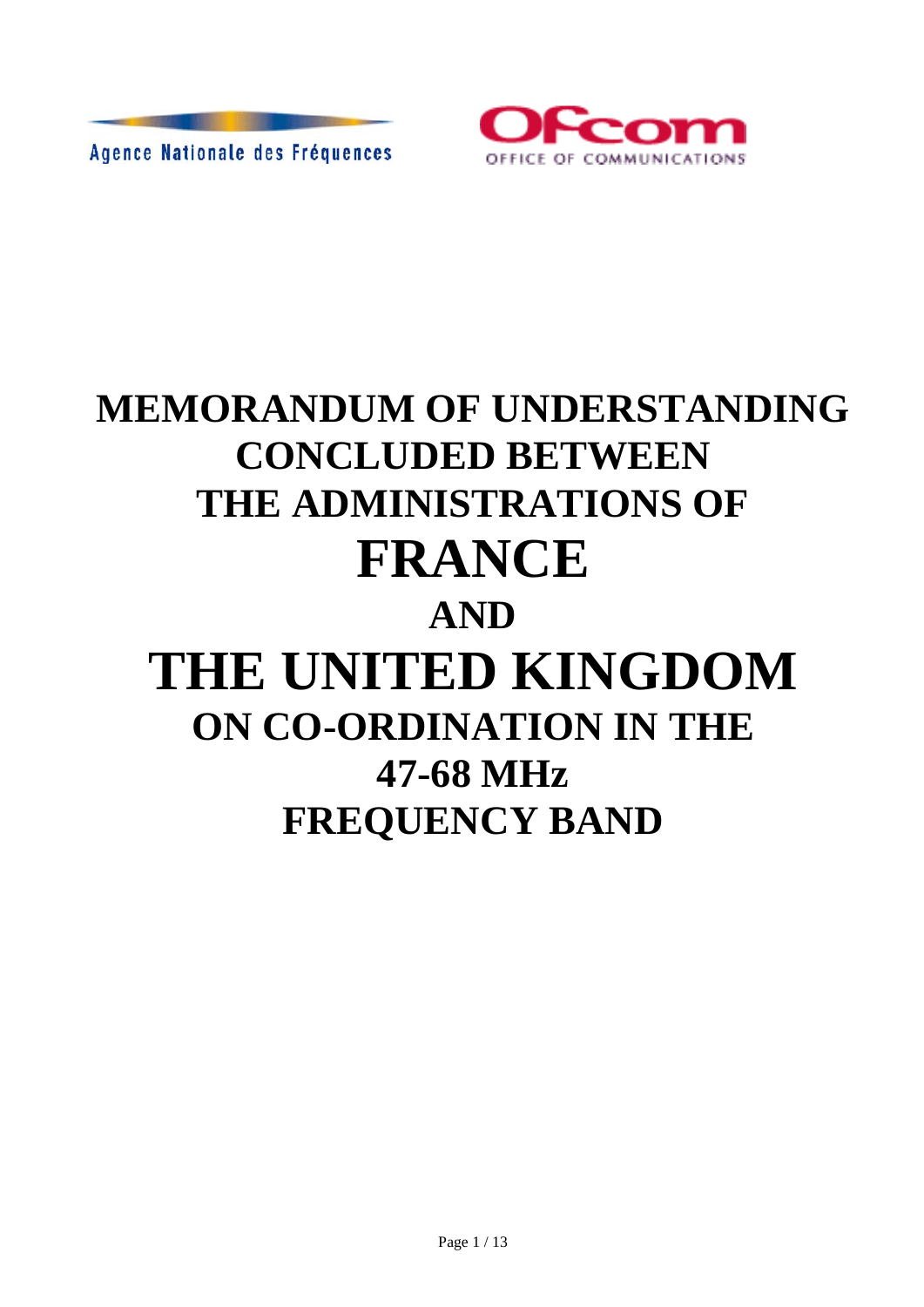#### **1. INTRODUCTION**

1.1- The 47-68 MHz band is allocated by the Radio Regulations to the Broadcasting Service on a primary basis. Additionally, the footnote 5.164 allocates this band to the Land Mobile Service on a primary basis in CEPT countries, including France and the United Kingdom.

1.2- The Frequency band 47-68 MHz is divided into three sub-bands. The first, 47-54 MHz, is used for low power, short range simplex services. The second and third sub-bands are a duplex pair, 54- 61 MHz (mobile transmit) and 61-68 MHz (base transmit) are designated for pan-European Land Mobile services according to CEPT Recommendation T/R 25-08.

1.3- In the UK the band 47 – 68 MHz is used for the land mobile service.

1.4- In France the band 47-68 MHz is currently used by the land mobile and broadcasting (television) services.

1.5- In France and the United Kingdom, different services occupy these frequency bands; due to the differing characteristics of these services, separate co-ordination procedures are required in the following cases :

- Land Mobile in France and in the United Kingdom
- Broadcasting (TV) in France and Land Mobile in the United Kingdom

1.6- Therefore, the Administrations of the United Kingdom and France have agreed the following coordination procedures

#### **2 - PROCEDURE FOR FREQUENCY CO-ORDINATION BETWEEN LAND MOBILE SYSTEMS IN 47-68 MHz FREQUENCY BAND**

#### *2.1 - General case*

The co-ordination procedure is based on the concept of preferential frequencies and in accordance with the "2003 Agreement (Berlin, November 2003)" in force. The 47-54 MHz simplex, 54-61 and 61-68 MHz duplex frequency bands will be apportioned as groups of frequencies which can be assigned in an equitable manner by both countries as "preferential sub-bands". The administrative procedure is described in paragraph 2.4.

As an exception, systems exempt form co-ordination in paragraph 2.5 should not follow the procedure for the general case.

#### *2.2 - Technical characteristics*

In a preferential sub-band allocated to one country, a base station may be established without prior coordination if the predicted field strength at all points 80 km inside the neighbouring country does not exceed the trigger value specified in paragraph 2.2.1.

In a non-preferential sub-band assigned to one country, a base station may be established without prior co-ordination if the predicted field strength at all points on the coastline does not exceed the trigger value specified in paragraph 2.2.2. Neither such a base station nor a mobile served by that station may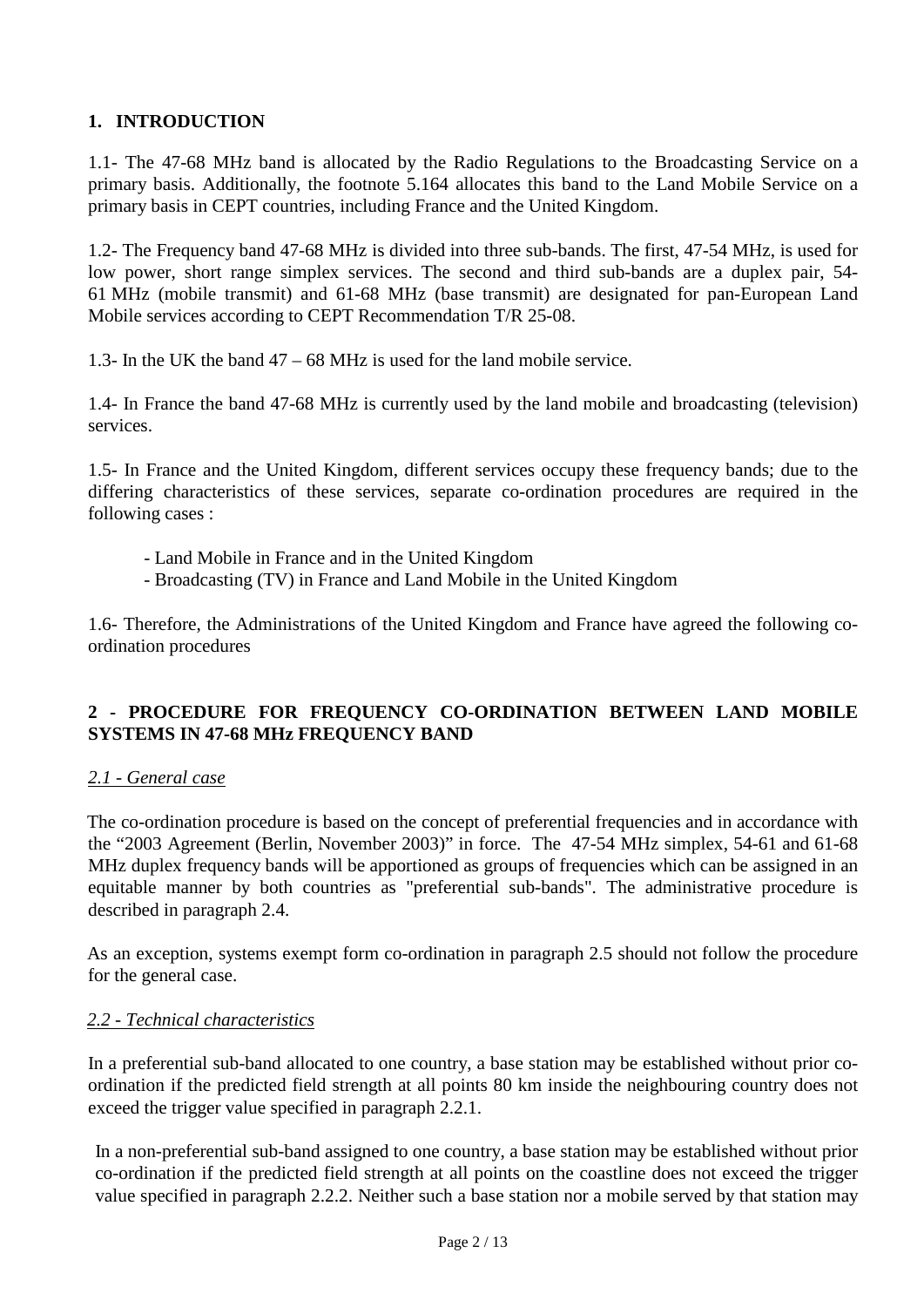complain of interference caused by a station in the neighbouring country which complies with the conditions laid down for the use of preferential frequencies.

#### *2.2.1 - Preferential sub-bands*

In a preferential sub-band, the field strength shall not exceed the trigger value of 6  $dB\mu V/m$  at 10 metres above ground level at all points 80 km inside the neighbouring country.

#### *2.2.2 - Non-preferential sub-bands*

In a non-preferential sub-band, the field strength shall not exceed the trigger value of 6 dB $\mu$ V/m at 10 metres above ground level at all points on the coastline of the neighbouring country.

#### *2.2.3 - Method for the Prediction of field strength level*

Both administrations shall use the HCM software, which includes in particular a sea path algorithm.

#### *2.3 - Preferential frequencies*

The division of preferential channels between the two countries shall be in accordance with **Annex 1**.

#### *2.4 - Administrative procedure*

Where possible, a regular summary of all co-ordinated base stations should be submitted every 6 months. The technical characteristics of Land Mobile base stations to be supplied by both administrations shall be in accordance with the format specified in the "2003 Agreement (Berlin, November 2003) in force".

If necessary, in cases where other technical solutions are not viable, an Administration can request the co-ordination of any Land mobile Base station which exceed 6 dBµV/m trigger values in paragraphs. 2.2.1 and 2.2.2. Frequencies must be co-ordinated in accordance with the conditions and requirements defined in the "2003 Agreement (Berlin, November 2003) in force"

#### *2.5 – Systems exempt from co-ordination.*

*2.5.1* In the United Kingdom the systems using the band 47 - 68 MHz may be short range low power systems, typically on site. Systems of this type will be exempt from any co-ordination procedure. These low power systems must fall into at least one of the following exemption categories:

a) All systems with an ERP of 500mW or less.

b) All systems with a maximum ERP of 5 W, maximum transmitter antenna height less than 120m above ground level and outside an area 100 km from the coast of the neighbouring country.

c) All systems with a maximum ERP of 5 W and outside an area 200 km from the coast of the neighbouring country.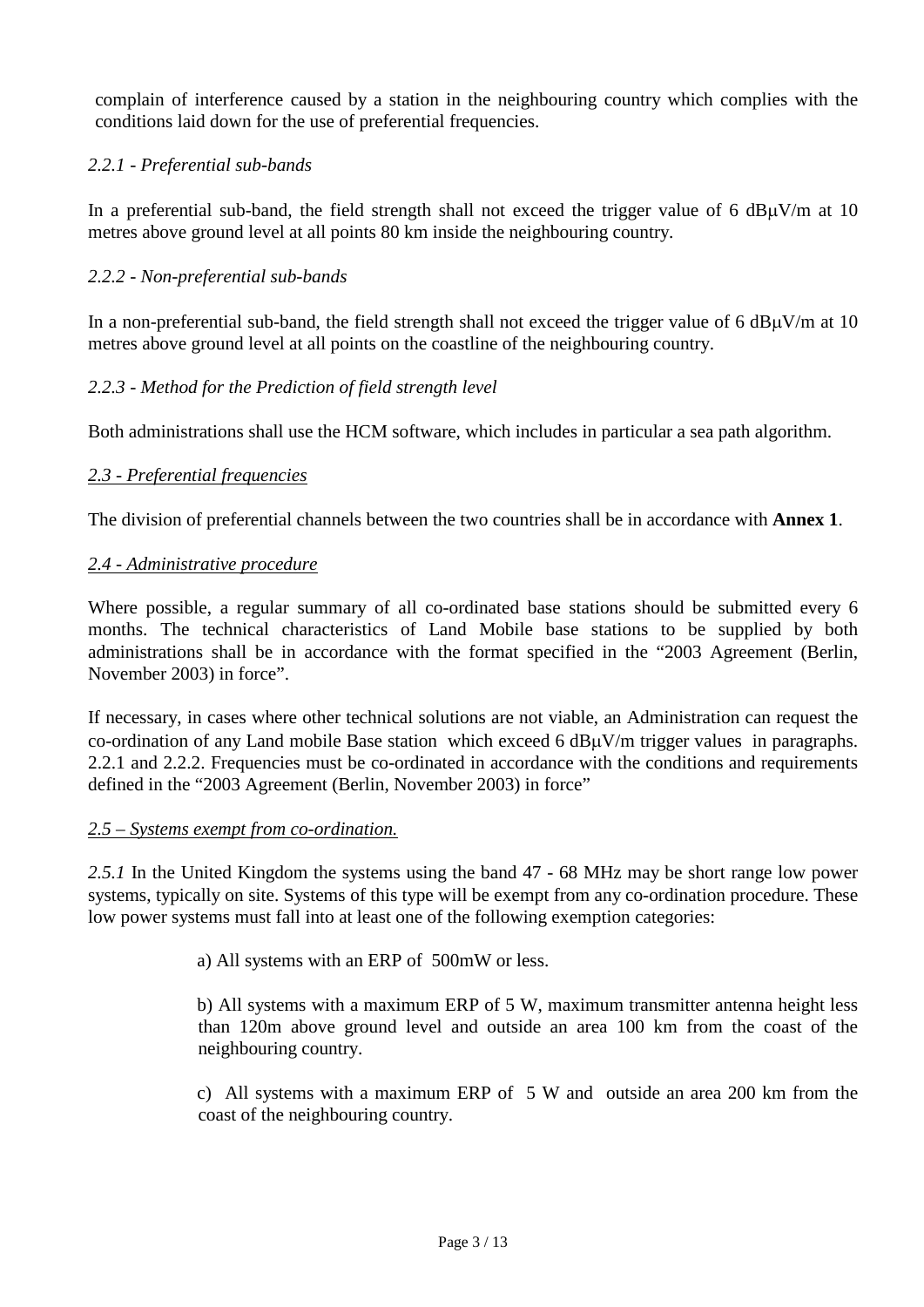#### *2.5.2 Ancillary Broadcast links*

In the United Kingdom and France the frequency sub-bands contained in **Annex 5** are used by broadcast ancillary links. These links are established on a temporary basis at any location within the country. However each administration should ensure that these systems do not cause harmful interference to existing land mobile services.

#### **3 – PROCEDURE FOR FREQUENCY CO-ORDINATION BETWEEN LAND MOBILE IN THE UNITED KINGDOM AND TV BROADCASTING IN FRANCE**

Frequency co-ordination is necessary in order to protect existing and planned services:

- Protection of Land Mobile services in the United Kingdom from interference caused by TV broadcasting in France;

- Protection of TV broadcasting in France from interference caused by Land Mobile services in United Kingdom;

#### *3.1 Protection of TV broadcasting in France from interference caused by Land Mobile services in the United Kingdom*

The existing and planned TV Broadcast transmitters must be protected, using the co-ordination method in **Annex 2** irrespective of the arrangement for allocating preferential channels for Land Mobile coordination, as shown in **Annex 1**, noting the following exclusions which are not subject to this coordination procedure:

- a) Systems complying with paragraph 2.5
- b) All Base Stations more than 500 km from the French coast

Calculations relating to interference from mobile services shall be carried out by the UK using the calculation and propagation method in **Annex 2** so as to ensure the minimum interference level to broadcast reception in France.

A list of all existing French TV broadcast transmitters requiring protection is given in **Annex 4**. The protection ratios curves for L-SECAM transmitters can be found in Rec. ITU-R- IS.851-1. There are no plans to increase significantly the number of these transmitters.

#### *3.2 – Protection of Land Mobile services in the UK from interference caused by TV broadcasting in France*

The existing French TV broadcast transmitters do not exceed the agreed trigger values in this MoU. The introduction of new TV broadcast transmitters that exceed the trigger values will require individual co-ordination.

Calculations relating to interference from TV Broadcasting transmitters shall be carried out by France using the calculation and propagation method in **Annex 3** so as to ensure the minimum interference levels to Land Mobile stations in the United Kingdom.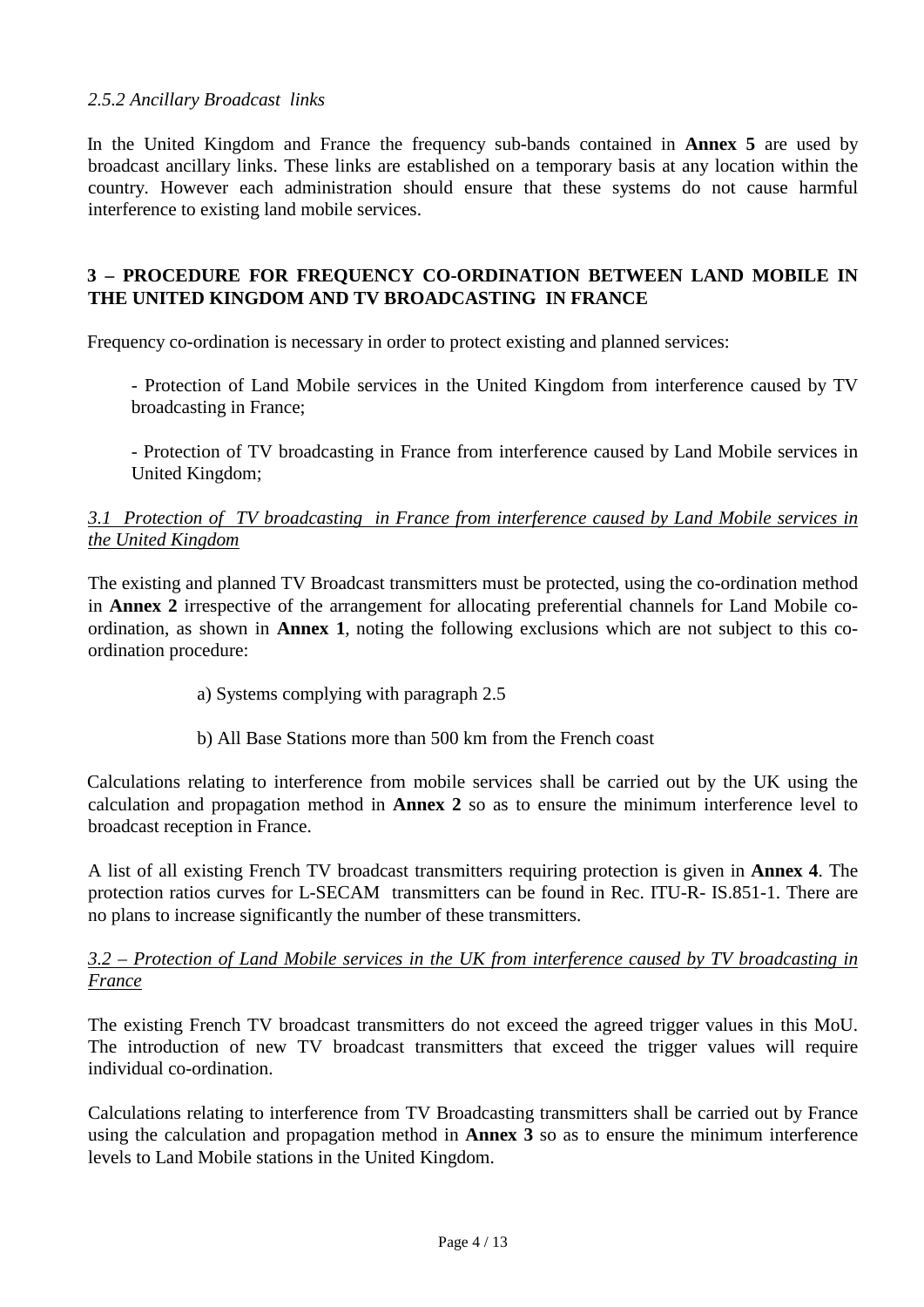France is not required to provide the UK with information regarding the bringing into use of TV Broadcast Transmitters more than 500 km from the United Kingdom coast.

#### *3.3 – Administrative procedure*

A regular summary of all co-ordinated base stations shall be submitted every 6 months. The technical characteristics of Land Mobile base stations to be supplied by the United Kingdom administration shall be in accordance with the format specified in the "2003 Agreement (Berlin, November 2003) in force".

If necessary, in cases where other technical solutions are not viable, the UK Administration can request the co-ordination of any Land Mobile Base station which exceeds the L-SECAM TV transmitter protection ratios levels in Rec. ITU-R IS.851-1. The French Administration may request any further information to assess the probability of harmful interference to its TV stations. If agreement is reached, the UK Administration may proceed with its project. If the French Administration has not replied within ten weeks following the date of the consultation letter, it shall be reminded by urgent fax. If the French Administration has not replied within two weeks following the date of the reminder, it is assumed that the station is co-ordinated. In the event that more detailed co-ordination is required the United Kingdom and French administrations shall co-operate to resolve the issue in a timely manner.

#### **4 – PROVISIONS RELATING TO CONFIDENTIALITY OF INFORMATION**

Both Administrations undertake not to inform their operators of the characteristics of their neighbouring Administration's Land Mobile Services.

#### **5 – EXCHANGE OF INFORMATION**

For the mobile service, exchanges of information for co-ordination purposes shall be in the format set out in the "2003 Agreement (Berlin, November 2003)" in force. By preference, a list of new assignments should be exchanged every six months, by e-mail.

#### **6 – CHANNEL ISLANDS**

This Memorandum of Understanding shall not apply to the Channel Islands.

Co-ordination in the 47- 68 MHz frequency band will be the subject of a separate Memorandum of Understanding between France and the United Kingdom covering the Channel Islands.

#### **7 – CHANNEL TUNNEL**

This Memorandum of Understanding shall not apply to the Channel Tunnel.

Co-ordination in the 47- 68 MHz frequency band for Land Mobile will be the subject of a separate Memorandum of Understanding between France and the United Kingdom covering the Channel Tunnel.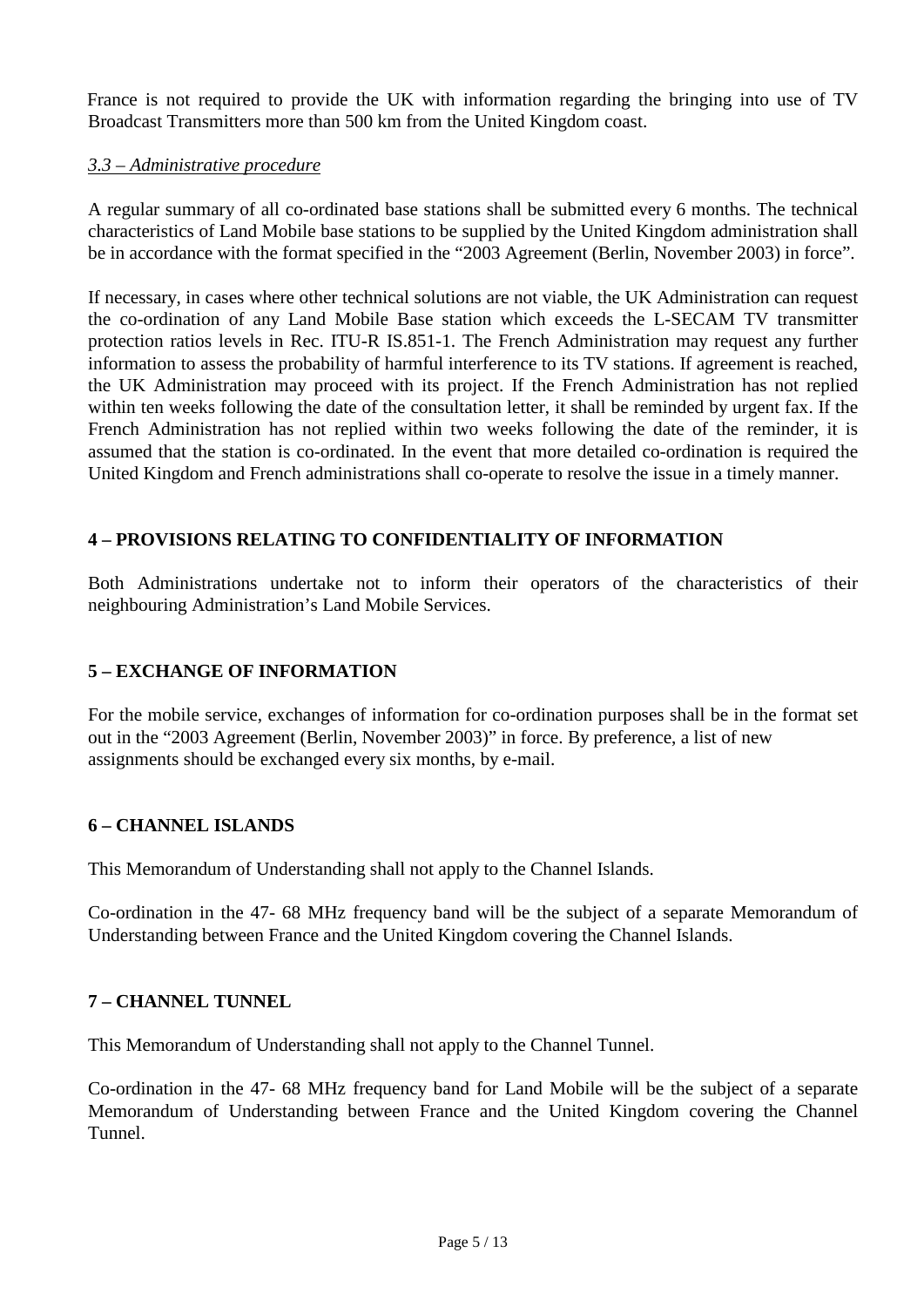#### **8 – REVISION OF THE MEMORANDUM OF UNDERSTANDING**

Either Administration may request a revision of this MoU. Any part of this MoU may be revised in the light of future developments and experience in the operation of the networks covered by the MoU.

#### **9 – TERMINATION OF THE MEMORANDUM OF UNDERSTANDING**

Either Administration may withdraw from this Memorandum of Understanding subject to 6 months notice.

#### **10 – LANGUAGE OF THE MEMORANDUM OF UNDERSTANDING**

This Memorandum of Understanding exists in French and English languages, both texts being equally authoritative.

The original version in English is laid down with Ofcom in London, the original version in French is laid down with the Agence Nationale des Fréquences in Maisons-Alfort.

#### **11 – DATE OF ENTRY INTO FORCE**

This Memorandum of Understanding will enter into force on **1st June 2004.**

Done at Maisons-Alfort on **19th March 2004,**

For **FRANCE** For the **UNITED KINGDOM** 

A. RIGOLE B. LAST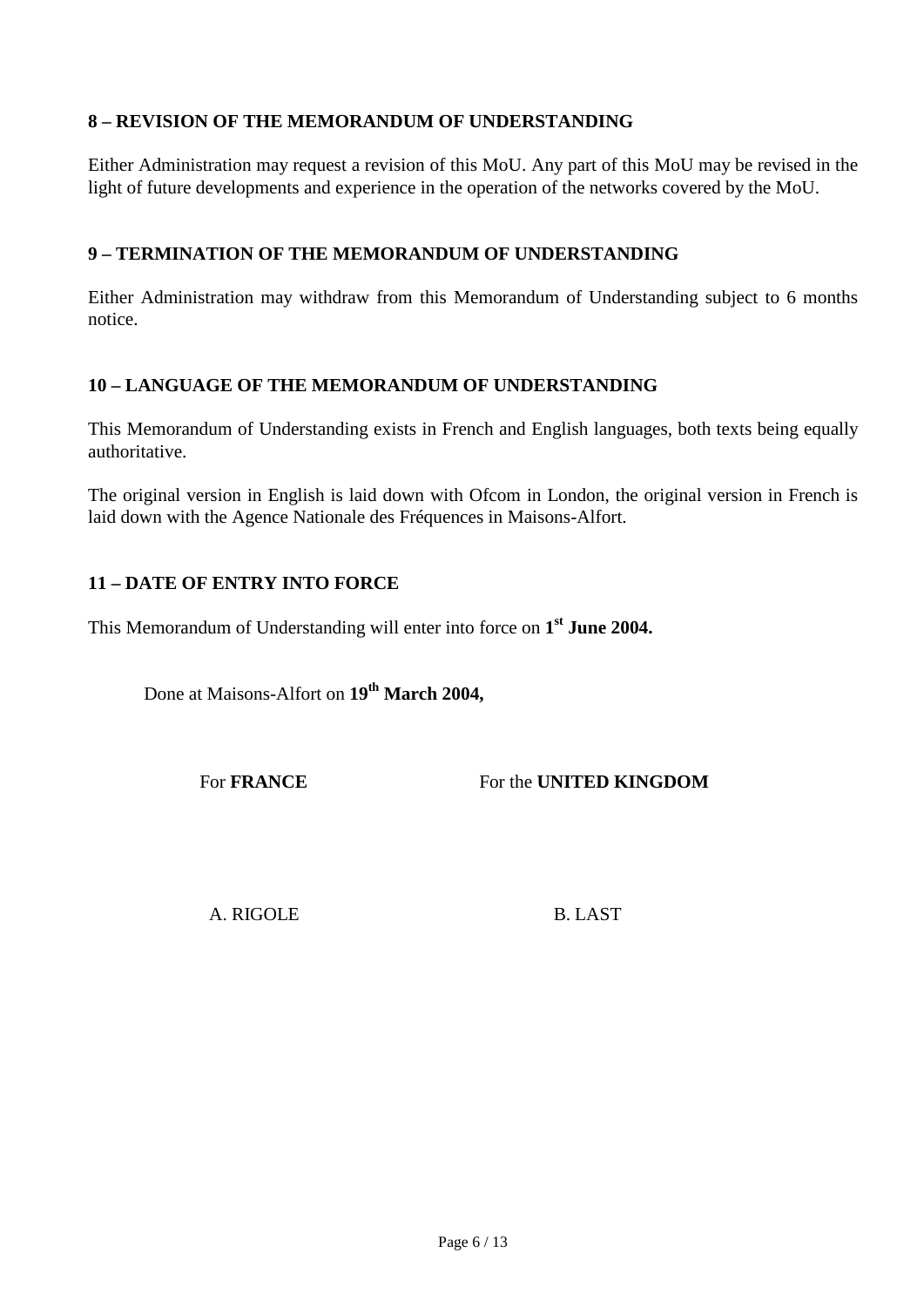# **DIVISION OF PREFERENTIAL CHANNELS BETWEEN FRANCE AND THE UNITED KINGDOM (simplex 47-54 MHz)**

| Preferential<br>Channel. Block<br>No. | Country       | <b>Start Channel</b> | End Channel      | Simplex Or<br>Duplex MTx<br><b>First Centre</b> | Simplex Or<br>Duplex MTx<br>Last Centre | Simplex<br>Or<br>Duplex |
|---------------------------------------|---------------|----------------------|------------------|-------------------------------------------------|-----------------------------------------|-------------------------|
|                                       |               |                      |                  | Frequency                                       | Frequency                               | Channel Block           |
| 1                                     | <b>FRANCE</b> | 1                    | 16               | 47.00625                                        | 47.19375                                | Simplex                 |
| $\overline{2}$                        | UK            | 17                   | 32               | 47.20625                                        | 47.39375                                | Simplex                 |
| 3                                     | <b>FRANCE</b> | 33                   | 48               | 47.40625                                        | 47.59375                                | Simplex                 |
| 4                                     | UK            | 49                   | 64               | 47.60625                                        | 47.79375                                | Simplex                 |
| 5                                     | <b>FRANCE</b> | 65                   | 80               | 47.80625                                        | 47.99375                                | Simplex                 |
| 6                                     | UK            | 81                   | 96               | 48.00625                                        | 48.19375                                | Simplex                 |
| $\overline{7}$                        | <b>FRANCE</b> | 97                   | 112              | 48.20625                                        | 48.39375                                | Simplex                 |
| 8                                     | UK            | 113                  | 128              | 48.40625                                        | 48.59375                                | Simplex                 |
| 9                                     | <b>FRANCE</b> | 129                  | 144              | 48.60625                                        | 48.79375                                | Simplex                 |
| 10                                    | UK            | 145                  | 160              | 48.80625                                        | 48.99375                                | Simplex                 |
| 11                                    | <b>FRANCE</b> | 161                  | 176              | 49.00625                                        | 49.19375                                | Simplex                 |
| 12                                    | UK            | 177                  | 192              | 49.20625                                        | 49.39375                                | Simplex                 |
| 13                                    | <b>FRANCE</b> | 193                  | 208              | 49.40625                                        | 49.59375                                | Simplex                 |
| 14                                    | UK            | 209                  | 224              | 49.60625                                        | 49.79375                                | Simplex                 |
| 15                                    | <b>FRANCE</b> | $\overline{225}$     | $\overline{240}$ | 49.80625                                        | 49.99375                                | Simplex                 |
| 16                                    | UK            | 241                  | 256              | 50.00625                                        | 50.19375                                | Simplex                 |
| 17                                    | <b>FRANCE</b> | 257                  | 272              | 50.20625                                        | 50.39375                                | Simplex                 |
| 18                                    | UK            | 273                  | 288              | 50.40625                                        | 50.59375                                | Simplex                 |
| 19                                    | <b>FRANCE</b> | 289                  | 304              | 50.60625                                        | 50.79375                                | Simplex                 |
| 20                                    | UK            | 305                  | 320              | 50.80625                                        | 50.99375                                | Simplex                 |
| 21                                    | <b>FRANCE</b> | 321                  | 336              | 51.00625                                        | 51.19375                                | Simplex                 |
| 22                                    | UK            | 337                  | 352              | 51.20625                                        | 51.39375                                | Simplex                 |
| 23                                    | <b>FRANCE</b> | 353                  | 368              | 51.40625                                        | 51.59375                                | Simplex                 |
| 24                                    | UK            | 369                  | 384              | 51.60625                                        | 51.79375                                | Simplex                 |
| 25                                    | <b>FRANCE</b> | 385                  | 400              | 51.80625                                        | 51.99375                                | Simplex                 |
| 26                                    | UK            | 401                  | 416              | 52.00625                                        | 52.19375                                | Simplex                 |
| 27                                    | <b>FRANCE</b> | 417                  | 432              | 52.20625                                        | 52.39375                                | Simplex                 |
| 28                                    | UK            | 433                  | 448              | 52.40625                                        | 52.59375                                | Simplex                 |
| 29                                    | <b>FRANCE</b> | 449                  | 464              | 52.60625                                        | 52.79375                                | Simplex                 |
| 30                                    | UK            | 465                  | 480              | 52.80625                                        | 52.99375                                | Simplex                 |
| 31                                    | <b>FRANCE</b> | 481                  | 496              | 53.00625                                        | 53.19375                                | Simplex                 |
| 32                                    | UK            | 497                  | 512              | 53.20625                                        | 53.39375                                | Simplex                 |
| 33                                    | <b>FRANCE</b> | 513                  | 528              | 53.40625                                        | 53.59375                                | Simplex                 |
| 34                                    | UK            | 529                  | 544              | 53.60625                                        | 53.79375                                | Simplex                 |
| 35                                    | <b>FRANCE</b> | 545                  | 560              | 53.80625                                        | 53.99375                                | Simplex                 |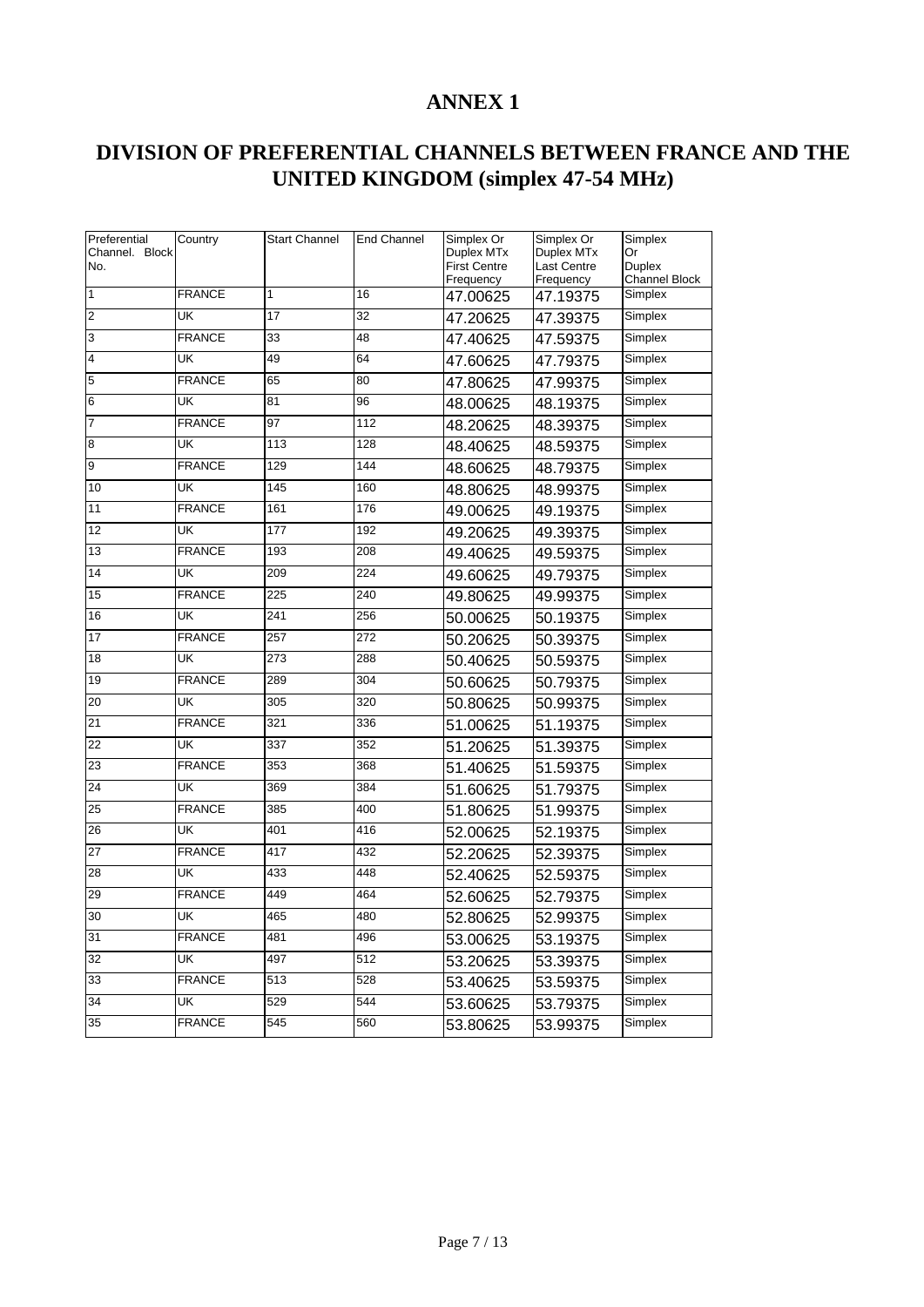# **DIVISION OF PREFERENTIAL CHANNELS BETWEEN FRANCE AND THE UNITED KINGDOM (duplex 54-68MHz)**

| Preferential          | Country       | Start Channel    | <b>End Channel</b> | Simplex Or                        | Simplex Or                        | Simplex              | Duplex BTx                       | Duplex BTx                       |
|-----------------------|---------------|------------------|--------------------|-----------------------------------|-----------------------------------|----------------------|----------------------------------|----------------------------------|
| Channel. Block<br>No. |               |                  |                    | Duplex MTx<br><b>First Centre</b> | Duplex MTx<br><b>First Centre</b> | Or<br><b>Duplex</b>  | <b>First Centre</b><br>Frequency | <b>First Centre</b><br>Frequency |
|                       |               |                  |                    | Frequency                         | Frequency                         | <b>Channel Block</b> |                                  |                                  |
| 36                    | UK            | 561              | 576                | 54.00625                          | 54.19375                          | Simplex              | Guard-band                       | (MTx to-BTx)                     |
| 37                    | <b>FRANCE</b> | 577              | 592                | 54.20625                          | 54.39375                          | <b>Duplex</b>        | 61.20625                         | 61.39375                         |
| 38                    | UK            | 593              | 608                | 54.40625                          | 54.59375                          | <b>Duplex</b>        | 61.40625                         | 61.59375                         |
| 39                    | <b>FRANCE</b> | 609              | 624                | 54.60625                          | 54.79375                          | Duplex               | 61.60625                         | 61.79375                         |
| 40                    | UK            | 625              | 640                | 54.80625                          | 54.99375                          | Duplex               | 61.80625                         | 61.99375                         |
| 41                    | <b>FRANCE</b> | 641              | 656                | 55.00625                          | 55.19375                          | <b>Duplex</b>        | 62.00625                         | 62.19375                         |
| 42                    | UK            | 657              | 672                | 55.20625                          | 55.39375                          | <b>Duplex</b>        | 62.20625                         | 62.39375                         |
| 43                    | <b>FRANCE</b> | 673              | 688                | 55.40625                          | 55.59375                          | Duplex               | 62.40625                         | 62.59375                         |
| 44                    | UK            | 689              | 704                | 55.60625                          | 55.79375                          | Duplex               | 62.60625                         | 62.79375                         |
| 45                    | <b>FRANCE</b> | $\overline{705}$ | 720                | 55.80625                          | 55.99375                          | Duplex               | 62.80625                         | 62.99375                         |
| 46                    | UK            | $\overline{721}$ | 736                | 56.00625                          | 56.19375                          | Duplex               | 63.00625                         | 63.19375                         |
| 47                    | <b>FRANCE</b> | 737              | 752                | 56.20625                          | 56.39375                          | Duplex               | 63.20625                         | 63.39375                         |
| 48                    | UK            | $\overline{753}$ | 768                | 56.40625                          | 56.59375                          | <b>Duplex</b>        | 63.40625                         | 63.59375                         |
| 49                    | <b>FRANCE</b> | 769              | 784                | 56.60625                          | 56.79375                          | Duplex               | 63.60625                         | 63.79375                         |
| 50                    | UK            | 785              | 800                | 56.80625                          | 56.99375                          | Duplex               | 63.80625                         | 63.99375                         |
| 51                    | <b>FRANCE</b> | 801              | 816                | 57.00625                          | 57.19375                          | <b>Duplex</b>        | 64.00625                         | 64.19375                         |
| 52                    | UK            | 817              | 832                | 57.20625                          | 57.39375                          | <b>Duplex</b>        | 64.20625                         | 64.39375                         |
| 53                    | <b>FRANCE</b> | 833              | 848                | 57.40625                          | 57.59375                          | <b>Duplex</b>        | 64.40625                         | 64.59375                         |
| 54                    | UK            | 849              | 864                | 57.60625                          | 57.79375                          | <b>Duplex</b>        | 64.60625                         | 64.79375                         |
| 55                    | <b>FRANCE</b> | 865              | 880                | 57.80625                          | 57.99375                          | <b>Duplex</b>        | 64.80625                         | 64.99375                         |
| 56                    | UK            | 881              | 896                | 58.00625                          | 58.19375                          | <b>Duplex</b>        | 65.00625                         | 65.19375                         |
| 57                    | <b>FRANCE</b> | 897              | 912                | 58.20625                          | 58.39375                          | <b>Duplex</b>        | 65.20625                         | 65.39375                         |
| 58                    | UK            | 913              | 928                | 58.40625                          | 58.59375                          | <b>Duplex</b>        | 65.40625                         | 65.59375                         |
| 59                    | <b>FRANCE</b> | $\overline{929}$ | 944                | 58.60625                          | 58.79375                          | <b>Duplex</b>        | 65.60625                         | 65.79375                         |
| 60                    | UK            | 945              | 960                | 58.80625                          | 58.99375                          | <b>Duplex</b>        | 65.80625                         | 65.99375                         |
| 61                    | <b>FRANCE</b> | 961              | 976                | 59.00625                          | 59.19375                          | <b>Duplex</b>        | 66.00625                         | 66.19375                         |
| 62                    | UK            | 977              | 992                | 59.20625                          | 59.39375                          | <b>Duplex</b>        | 66.20625                         | 66.39375                         |
| 63                    | <b>FRANCE</b> | 993              | 1008               | 59.40625                          | 59.59375                          | <b>Duplex</b>        | 66.40625                         | 66.59375                         |
| 64                    | UK            | 1009             | 1024               | 59.60625                          | 59.79375                          | <b>Duplex</b>        | 66.60625                         | 66.79375                         |
| 65                    | <b>FRANCE</b> | 1025             | 1040               | 59.80625                          | 59.99375                          | Duplex               | 66.80625                         | 66.99375                         |
| 66                    | UK            | 1041             | 1056               | 60.00625                          | 60.19375                          | <b>Duplex</b>        | 67.00625                         | 67.19375                         |
| 67                    | <b>FRANCE</b> | 1057             | 1072               | 60.20625                          | 60.39375                          | <b>Duplex</b>        | 67.20625                         | 67.39375                         |
| 69                    | UK            | 1073             | 1088               | 60.40625                          | 60.59375                          | <b>Duplex</b>        | 67.40625                         | 67.59375                         |
| 65                    | <b>FRANCE</b> | 1089             | 1104               | 60.60625                          | 60.79375                          | <b>Duplex</b>        | 67.60625                         | 67.79375                         |
| 70                    | UK            | 1105             | 1120               | 60.80625                          | 60.99375                          | <b>Duplex</b>        | 67.80625                         | 67.99375                         |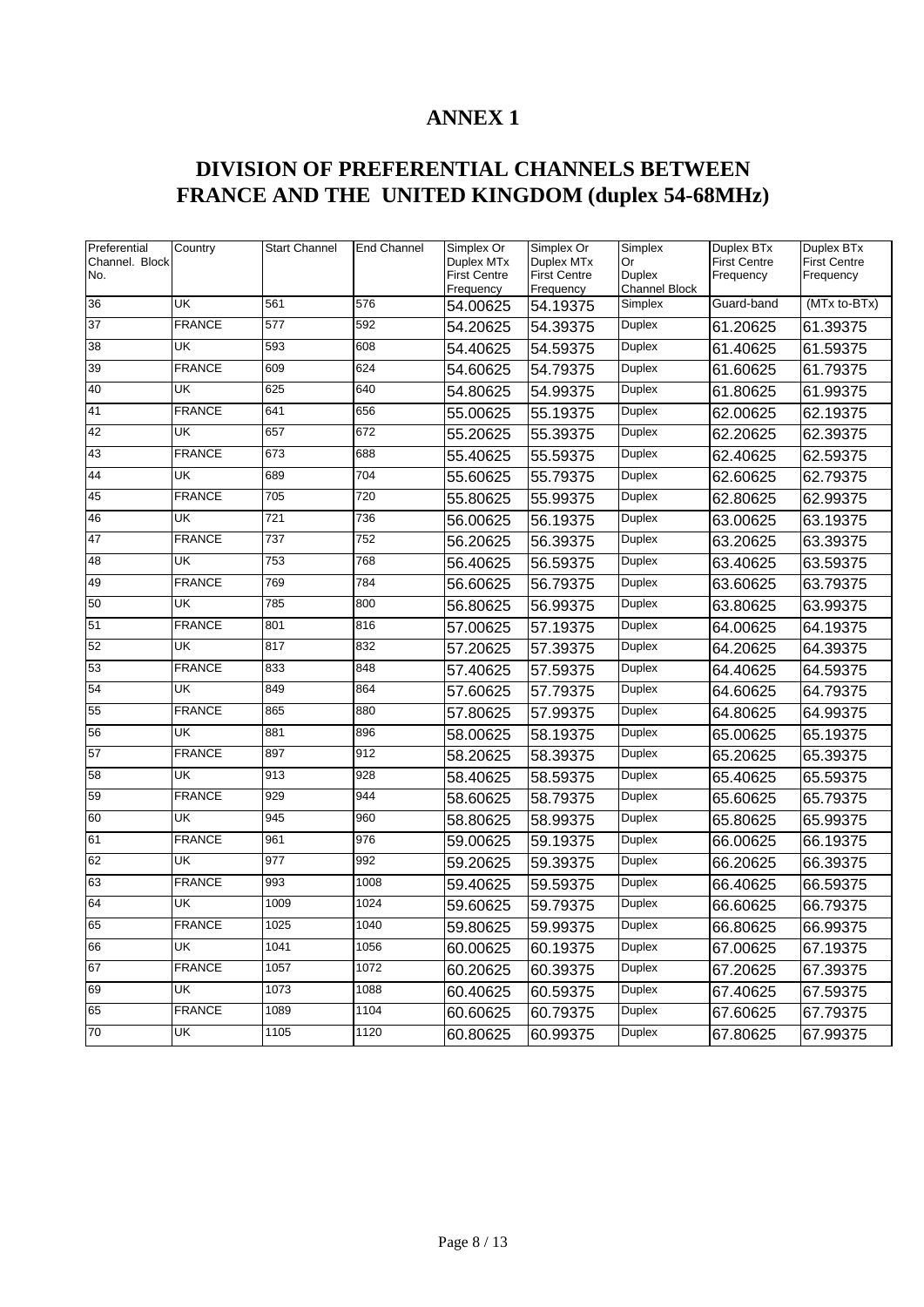# **CO-ORDINATION METHOD FOR THE PROTECTION OF TV BROADCASTING IN FRANCE FROM INTERFERENCE CAUSED BY LAND MOBILE SERVICES IN THE UK**

The minimum median value of the field strength to be protected in the television service in Band I is 46 dBμV/m, from table I of ITU-R Recommendation IS.851.

This field strength shall not be exceeded, at the coastline of France in the frequency band 47-68 MHz, by the usable field strength of the land mobile service in the United Kingdom when calculated according to the simplified multiplication method as detailed in Appendix 1 of Annex 1 of ITU-R Recommendation IS.851.

Calculations shall include all land mobile base stations within 300 km of the French Coast (400 km if the effective antenna height exceeds 200 m).

The nuisance field strength from each base station site shall be determined from :

$$
E = 10Log_{10} \sum_{i=1}^{N} 10^{\frac{E_i}{10}}
$$

Where "N" is the number of transmitters on the site, and:

$$
\mathbf{E_i} = \mathbf{E_{ni}} + \mathbf{A_i} + \mathbf{B_i}
$$

Where

- $E_{ni}$  is the interfering field strength at the French coast of the i-th transmitter. This value shall be determined using the ITU-R Recommendation PN1546 curves, for the case of 10 % time, 50 % location and  $h2 = 10$  m.
- Ai is the Radio frequency protection ratio associated with the i-th transmitter. This value shall be determined from tables 3, 5 and figure 2 of ITU Recommendation IS.851 (tropospheric interference), noting that for some paths the interference may be continuous.
- Bi is the receiving antenna discrimination factor associated with the i-th transmitter. It shall be -16 dB for horizontally polarised Broadcasting transmitters in France, and equal to the receiving antenna directivity discrimination, according to Recommendation ITU-R BT 419 for vertically polarised Broadcasting transmitters in France.

The nuisance fields from mobile stations shall be calculated according to section 4.1.3 and 4.1.4 of ITU-R Recommendation IS.851 i.e. by considering the mobile station as located at the same place as the base station, with an effective height of 75 m and an adjustment factor of -15 dB.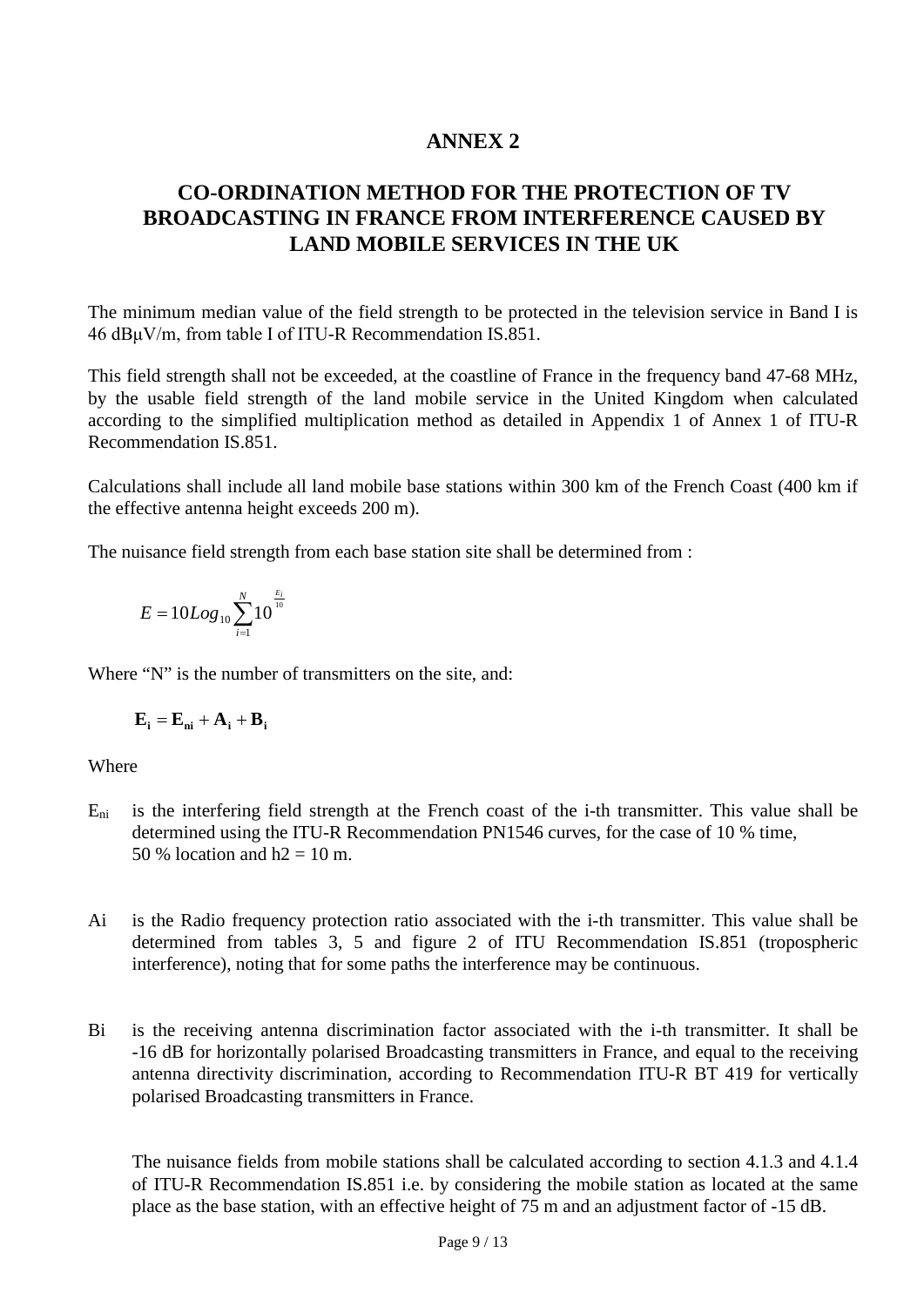#### **Explanatory note**

Within the bandwidth of a television channel there is the potential to use up to 500 mobile channels. Multiple narrow-band transmissions may produce additional interfering effect into the relatively broadband television signal. The addition from a single site will be a power addition as detailed above. From different sites however an attempt should be made to use the statistical (in locations) nature of propagation and the simplified multiplication method is appropriate.

The protection ratio for the television signal is not constant over the television channel and thus an individual value is used for each mobile channel. Advantage is taken of the horizontal polarisation used in France by including an antenna discrimination factor.

Mobile stations will produce a smaller interfering effect than base stations because of their lower antenna height above ground, leading to greater shielding by terrain and buildings, and because of their typically lower radiated power. A global reduction of 15 dB is assumed to allow for these factors.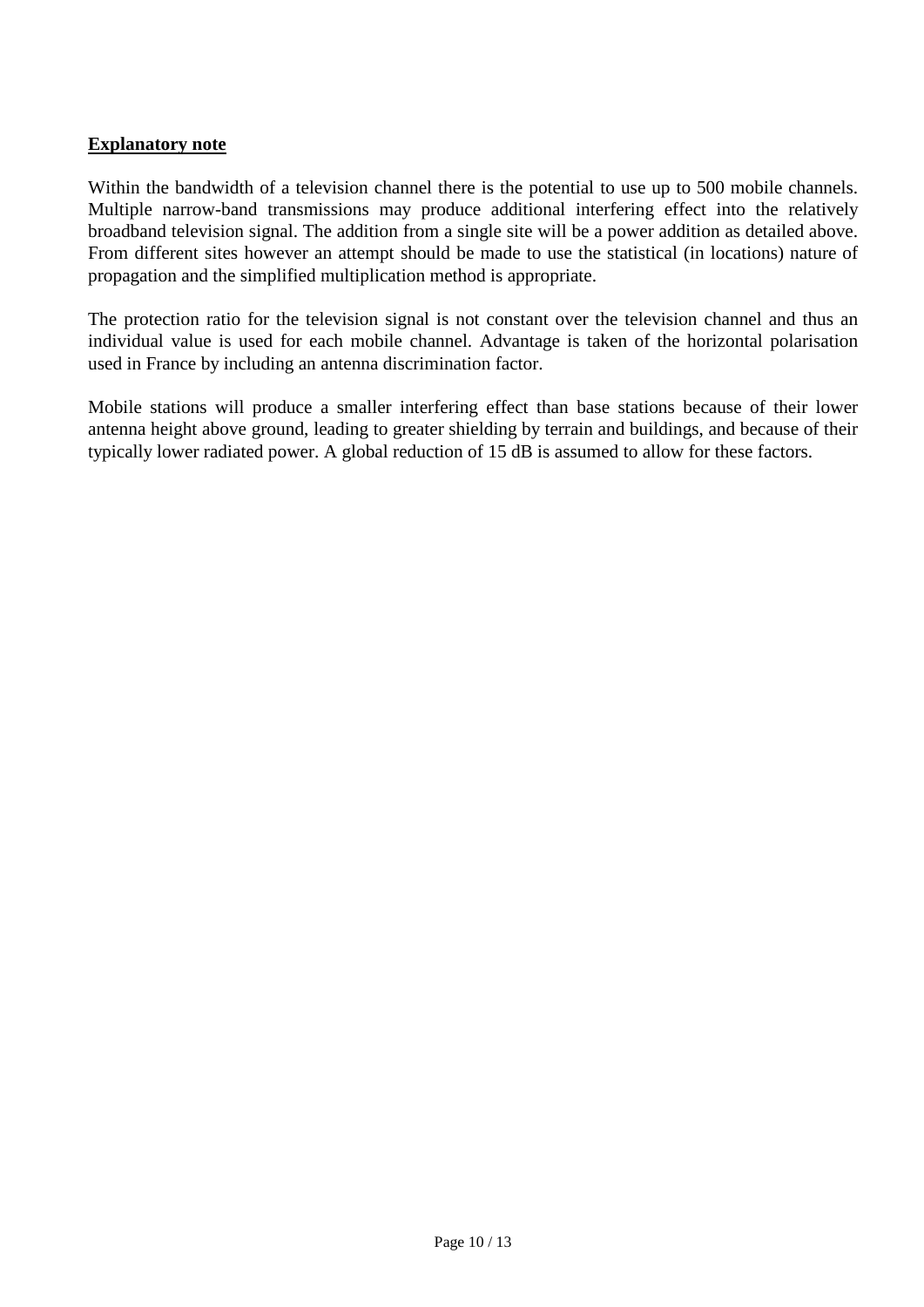## **CO-ORDINATION METHOD FOR THE PROTECTION OF LAND MOBILE SERVICES IN THE UK FROM INTERFERENCE CAUSED BY TV BROADCASTING IN FRANCE**

The maximum interfering field strength measured in a 12.5 kHz bandwidth for 50% locations and 10% of the time at a height of 10m above ground shall be:

30 dBµV/m for horizontally polarised broadcasting emissions (12 dBµV/m Interfering F.S.+18 dB cross polarisation)

12 dBµV/m for vertically polarised broadcasting emissions

This field strength shall not be exceeded at the coastline of the United Kingdom in the frequency band 47- 68 MHz.

For the purpose of calculation, ITU-R Recommendation PN.1546 shall be used for the case of 10% time,  $50\%$  locations and  $h2=10m$ .

#### **Explanatory Note:**

In the band 47-68 MHz, the minimum median value of the field strength to be protected for analogue systems using 12.5 kHz channel is 22 dB $\mu$ V/m signal quality 4, from Table 14 and note (1) of ITU-R Recommendation IS. 851.

The protection ratio for analogue land mobile systems is 10 dB, from Table 16 of ITU-R Recommendation IS. 851.

The adjustment factor for cross polarisation emissions is –18 dB, from section 4.1 of ITU-R Recommendation IS. 851.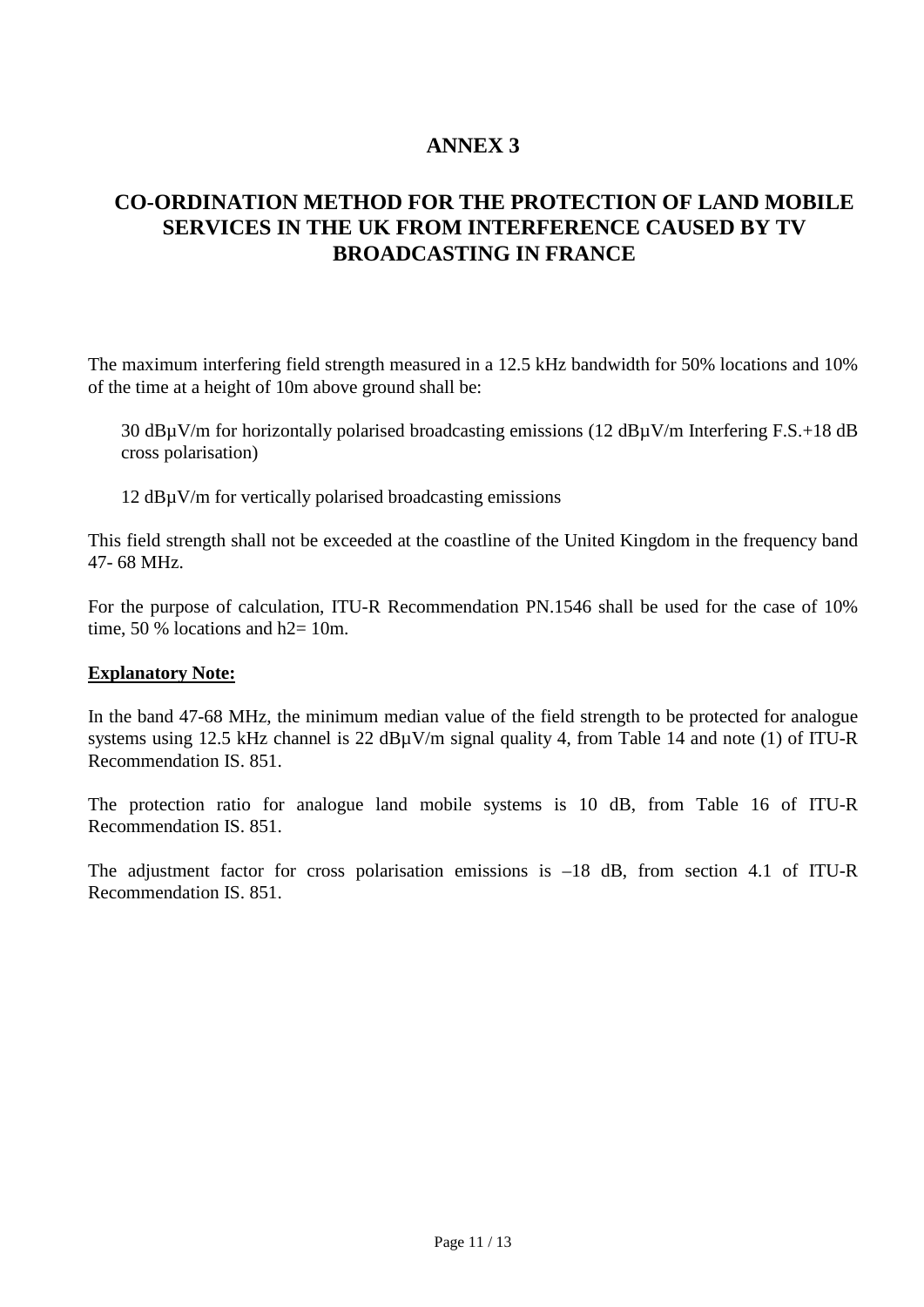# **TV BROADCAST TRANSMITTERS IN FRANCE REQUIRING PROTECTION**

| <b>TV Transmitter Site</b> | <b>LONG/LAT</b> | <b>SECAM</b><br><b>Channel</b> | <b>Vision</b><br><b>MHz</b> | <b>Sound</b><br><b>MHz</b> | <b>Max Erp</b><br>(kW) | UK<br><b>Systems</b> |
|----------------------------|-----------------|--------------------------------|-----------------------------|----------------------------|------------------------|----------------------|
| <b>CAEN</b>                | 0037W 4858N     | 2H                             | 55.75                       | 49.25                      | 50                     | <b>LPS</b>           |
| <b>CHARTRES</b>            | 0101E 48.24N    | 2V                             | 55.75                       | 49.25                      | $\mathbf{1}$           | <b>LPS</b>           |
| <b>BREST</b>               | 0353W 4825N     | 2V                             | 55.75                       | 49.25                      | $\mathbf{1}$           | <b>LPS</b>           |
| <b>NANTES</b>              | 0126W 4711N     | 2H                             | 55.75                       | 49.25                      | $\mathbf{1}$           | <b>LPS</b>           |
| <b>CHERBOURG</b>           | 0133W 4937N     | 2H                             | 55.75                       | 49.25                      | -1                     | <b>LPS</b>           |
| <b>AMIENS</b>              | 0224E 4931N     | 2H                             | 55.75                       | 49.25                      | $\mathbf{1}$           | <b>LPS</b>           |
| <b>RENNES</b>              | 0157W 4817N     | 4H                             | 63.75                       | 57.25                      | 10                     | LPS/LM               |
| <b>LE HAVRE</b>            | 0011E 4931N     | 4H                             | 63.75                       | 57.25                      | $\overline{2}$         | LPS/LM               |
| LA ROCHE-SUR-YON           | 0125W 4640N     | 4H                             | 63.75                       | 57.25                      | 0.015                  | LPS/LM               |
| <b>QUIMPERLE</b>           | 0333W 4752N     | 4H                             | 63.75                       | 57.25                      | 0.001                  | LPS/LM               |

LPS: Low Power Systems

LM: Land Mobile